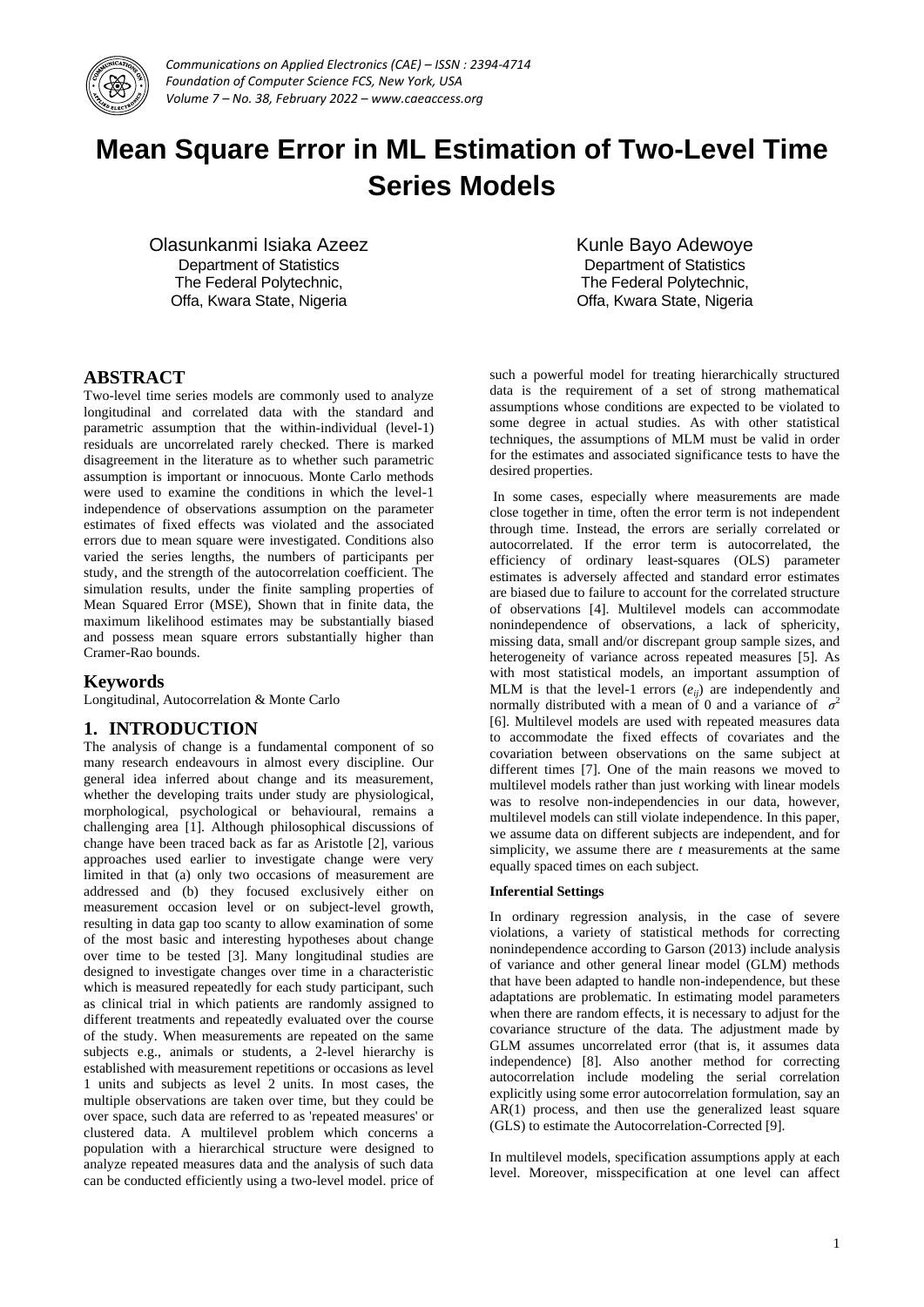

results at other levels. In most multilevel applications, the errors in the level-1 model are assumed to have equal variance,  $\sigma^2$ . According to [10], if the level-1 variance varies randomly over level-2 units, but these variances are assumed equal, consequences for inference about the level-2 coefficients will be mild, on the other hand if the =variances depend systematically as a function of level-1 or level-2 predictors, consequences may be more serious. Because causes of heterogeneity are quite different in their implications, it is strongly advocated to investigate possible sources of heterogeneity and model it if found.

Finally, it must be emphasized that failure to adequately account for correlation among repeated measures can result in misleading inferences. For instance, if it is assumed that the repeated measures are uncorrelated when in fact there is strong positive correlation, the nominal standard errors (resulting from the naive assumption of independence or uncorrelated repeated measures) will be incorrect [11]. Autocorrelated data are very common for time ordered data, hence, statistical analysis of repeated measures data must address the issue of covariation between measures on the same unit. A key argument being made is that a systematic study investigating the effects of this violation is important and, therefore, addressed in this paper.

The main question to be answered in this paper is, what is the effect of error due to mean square on the efficiency of maximum likelihood (ML) parameters estimates as a result of autocorrelation. Related questions are whether or not the severity of this effect is influenced by the number of measurement occasions, the degree of autocorrelation and the number of subjects. The first two conditions are chosen because when the model includes both random intercepts and slopes (or randomly varying coefficients for any functions of time), the variability of the response can change as a function of the times of measurement, and the magnitudes of the correlations between measurements from the same individual can depend on the time between them.

We ask that authors follow some simple guidelines. In essence, we ask you to make your paper look exactly like this document. The easiest way to do this is simply to download the template, and replace the content with your own material.

## **2. MODEL CONCEPTS**

Consider a simple linear regression model for the measurement *Y* of individual  $i$  ( $i = 1, 2, \dots, N$  subjects) on occasion  $j$  ( $j =$ 1, 2,  $\cdots$  n occasions,

$$
Y_{ij} = \beta_0 + \beta_1 X_{ij} + e_{ij}
$$

Ignoring subscripts, this model represents the regression of the outcome variable *Y* on the independent variable time (denoted *X*). The subscripts keep track of the particulars of the data, namely whose observation it is (subscript) and when this observation was made (the subscript j). The independent variable *X* gives a value to the level of time, and may represent time in weeks, months, etc. Since *Y* and *X* carry both *i* and *j* subscripts, both the outcome variable and the time variable are allowed to vary by individuals and occasions.

In linear reg=ression models, like (1), the errors e*ij* are assumed to be normally and independently distributed in the population with zero mean and common variance  $\sigma^2$ . This independence assumption makes the model given in equation (1) an unreasonable one for repeated measure data. This is because the outcomes *Y* are observed repeatedly from the same individuals, and so it is much more reasonable to assume that errors within an individual are correlated to some degree. Furthermore, the above model posits that the change across time is the same for all individuals since the model parameters ( $β_0$ , the intercept or initial level, and  $β_1$ , the linear change across time) do not vary by individuals. For both of these reasons, it is useful to add individual-specific effects into the model that will account for the data dependency and describe differential time trends for different individuals. This is precisely what Multilevel Time Series Models for repeated data do.

Estimations of repeated measures data are facilitated by using a multi-level model approach, which allows the estimation of within-individual (level-1) and between-individual (level-2) variations in outcomes. At first, we established a regression equation for the first level variables, in which the tracking results that came from different observation times were the first layer and the invariant individual characteristics were the second layer data.

In the first floor of the data structure, the track observation result was considered as the dependent variable.

$$
Y_{ij} = \beta_{oj} + \beta_{1j} X_{ij} + e_{ij} \tag{2}
$$

In a two-level model each term has two subscripts, the first of which corresponds to level 1 while the second refers to level 2. As in "(2)", subscript "0" means intercept, subscript "1" means slope, subscript "*i*" means the *i-th* observation object, Subscript "*j*" indicates the *j-th* observation time.

" $\beta_{oj}$ " is the intercept of the equation, it indicates the average of the  $i$ -th observed objects.

" $\beta_{1j}$ " is the regression coefficient, it indicates the changing rate of the  $i$  -  $th$  observation object.

" $X_{ij}$ " means the values of the variable X when the  $i$ -th observed object is in the  $j$  -  $th$  observation time.

" $e_{ij}$ " means residual, the implication is that the measured value Y of the  $i$ -  $th$  object in the  $j$ -  $th$  observation time that cannot be explained by the independent variable  $X$ .

Equation (2) is similar to the general regression equation, the only difference is, intercept and slope are not constant.

In the second layer of the data structures, the intercept and slope are used as the dependent variable in (2), and individual characteristics are considered as independent variables, the we create two regression equations for the second layer:

$$
\left(\beta_{oj} = \gamma_{00} + \gamma_{01} W_j + u_{0j}\right) \tag{3}
$$

$$
\begin{cases}\n\beta_{1j} = \gamma_{10} + \gamma_{11} W_j + \mathbf{u}_{1j} \\
(4)\n\end{cases}
$$

where 
$$
\begin{cases}\nY_{ij} = \beta_{0j} + e_{ij} \\
\beta_{oj} = \gamma_{00} + u_{0j}\n\end{cases}
$$
\n(5)

is referred to as the null model.

In equations (3) and (4), each parameter has two subscripts, if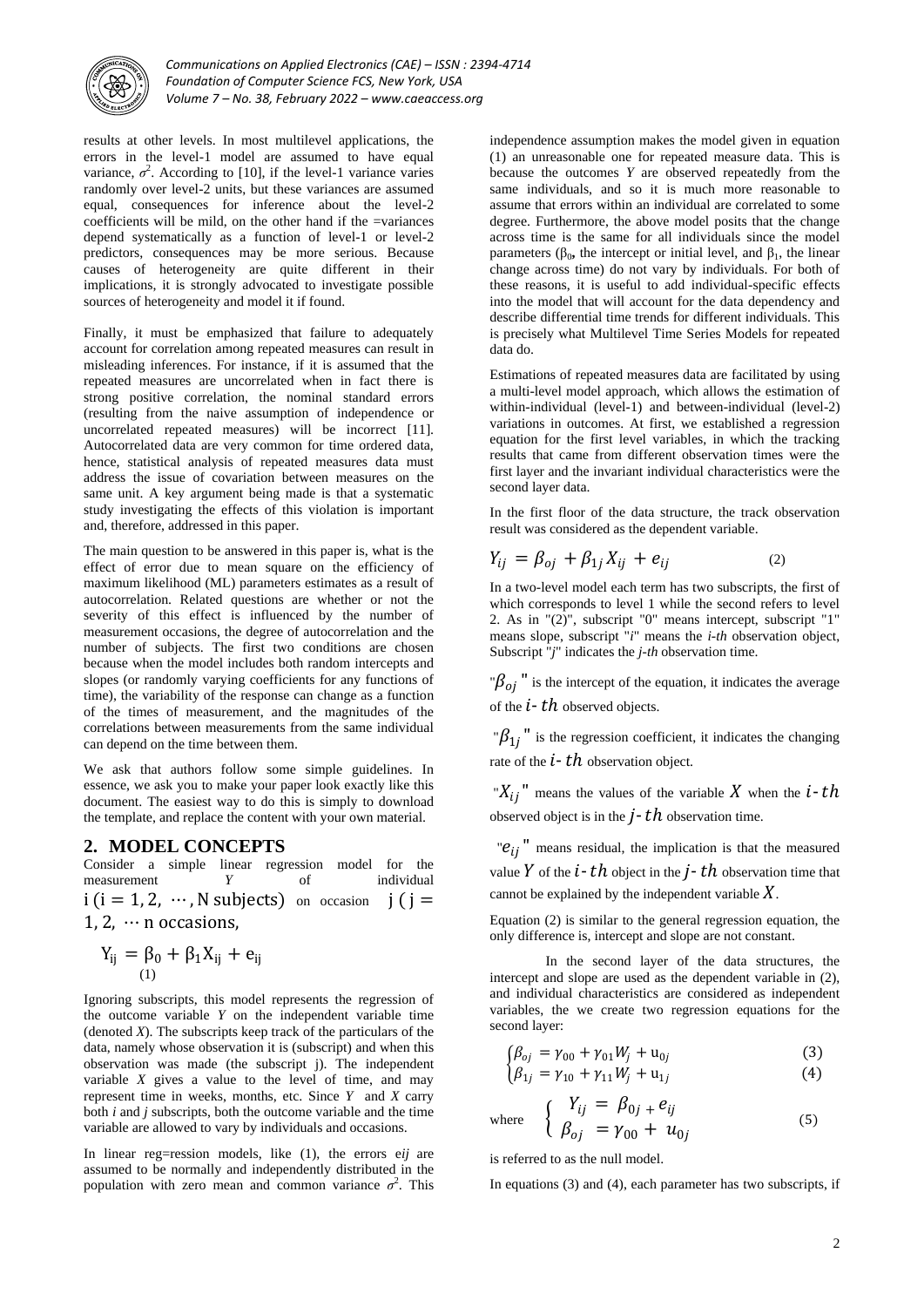

the first subscripts is "0", this is the parameter that relates to the intercept of (2). if the first subscript is "1", this is the parameter that relates to the slope of (2). if the second subscripts is "0", it means the intercept part of the second layer equation, if the second subscript is "1", it means the slope part of the second layer equation.

 $\gamma_{00}$  is the intercept of (3), it can be understood as the average of the dependent variable Y when the independent variable  $W_j$  is 0.

 $W_j$  is the value on the level-2 predictor

 $\gamma_{01}$  is the regression coefficients of the variables  $W_j$  in (3), it can be understood as the impact of the variable  $W_j$  to the initial value of the dependent variable Y.

 $\gamma_{10}$  is the intercept of (4), it can be understood as the changing rate of observed object when the variable  $W_j$  is 0.

 $\gamma_{11}$  is the regression coefficient of the variable  $W_j$  in (4), it can be understood as the effect of the variable  $W_j$  on the changing rate.

 $u_{0j}$  is the residual of (3), is the intercept deviation for subject

 $\dot{i}$ , it represents the influence of individual  $\dot{i}$  on his or her repeated observations.

 $u_{1j}$  is the residual of (4) is the slope deviation for subject  $i$ 

The assumption regarding the independence of the errors is one of conditional independence, that is, they are independent conditional on  $u_{0j}$  and  $u_{1j}$ .

Our model (2) with one time-level and one individual level explanatory variable can be written as a single complex multilevel time series regression equation by

Substituting  $\gamma_{00} + \gamma_{01} W_j + u_{0j}$  for  $\beta_{0j}$ , and Substituting  $\gamma_{10} + \gamma_{11} W_j + u_{1j}$  for  $\beta_{1j}$ , and redistributing, we have:

$$
Y_{ij} = \gamma_{00} + \gamma_{01} W_j + u_{0j} + \gamma_{10} X_{ij} + \gamma_{11} W_j X_{ij} + u_{1j} X_{ij} + e_{ij}
$$
 (6)

Rearranging, so that the fixed effects appear first, followed by the random effects, leads us to our final mixed model, defined as

$$
Y_{ij} = \gamma_{00} + \gamma_{10} X_{ij} + \gamma_{01} W_j + \gamma_{11} X_{ij} W_j + u_{1j} X_{ij} + u_{0j} + e_{ij}
$$
 (7)

[13] remarks that " In order to allow for the classification of variables and coefficients in terms of the level of hierarchy they affect, a combined model is created by rearranging so that the fixed effects appear first, followed by the random effects.

The term  $X_{ij}$   $W_j$  is an interaction term that appears in the model because of modeling the varying regression slope  $\beta_{1i}$ of the time-level variable  $X_{ij}$  with the individual level

variable  $W_j$ .

In equation (7), the errors are no longer independent across the level units. The terms  $u_{0j}$  and  $u_{1j}$  demonstrate that there is dependency among the level-1 units nested within each level-2 unit. Furthermore,  $u_{0j}$  and  $u_{1j}$  may have different values within level-2 units, leading to heterogeneous variances of the error terms  $[6]$ . That is  $(7)$  shows that the composite error structure,  $u_{1j}X_{ij} + u_{0j} + e_{ij}$  is now clearly heteroscedastic since it is conditioned on level of the explanatory variable.

#### **3. METHODS**

The simulation model and procedure

We use two different simple two-level models, with one explanatory variable each at the individual level and one explanatory variable at the subject level, conforming to equation (7) above. The model used in the process of generating data for the present study is the first model shown below with W replaced by Z, which henceforth will be referred to as autocorrelated model.

Level-1: 
$$
Y_{ij} = \beta_{oj} + \beta_{1j} X_{ij} + e_{ij}
$$
 (2 repeated)  
\nLevel-2:  $\beta_{0j} = \beta_0 + \beta_{01} Z_j + u_{0j}$  (8)  
\n $\beta_{1j} = \beta_1 + \beta_{11} Z_j + u_{1j}$  (9)  
\n $e_{ij} \sim N(0, \sigma^2 \Omega_k).$ 

Thus, 
$$
V(y_i) = Z_i \Sigma_v Z_i^{\prime} + \sigma^2 \Omega_k
$$
 (10)

where  $\Omega_{\rm k}$  depends on q autocorrelation parameters, with q varying depending on the type of autocorrelated error structure being considered.

The motivation lies in the need to allow for patterns of dependence, rather than complete independence among response values. The simplest way to allow such dependence is to assume  $V(y_i) = Z_i \Sigma_v Z_i^{'} + \sigma^2 \Omega_k$  with  $\Omega_k$  of dimension  $N \times N$ , symmetric and positive definite or semi positive definite (which allows any covariance matrix).

The second model is given below, which will henceforth be referred to as standard model.

Level-1: 
$$
Y_{ij} = \beta_{oj} + \beta_{1j} X_{ij} + e_{ij}
$$
 (2 repeated)

Level-2: 
$$
\beta_{0j} = \beta_0 + \beta_{01} Z_j + u_{0j}
$$
 (8 repeated)

$$
\beta_{1j} = \beta_1 + \beta_{11} Z_j + u_{1j} \qquad (9 \text{ repeated})
$$

$$
e_i \sim N(0, \sigma^2 I)
$$
  
Thus,  $V(y_i) = Z_i \Sigma_v Z_i' + \sigma^2 I$ 

#### **Estimation methods for variance components**

For the purpose of this study, used were made of R program to estimate the parameters. The estimation methods are compared in relation to the number of subjects, number of measurement occasion, and autocorrelation coefficient under

 $(11)$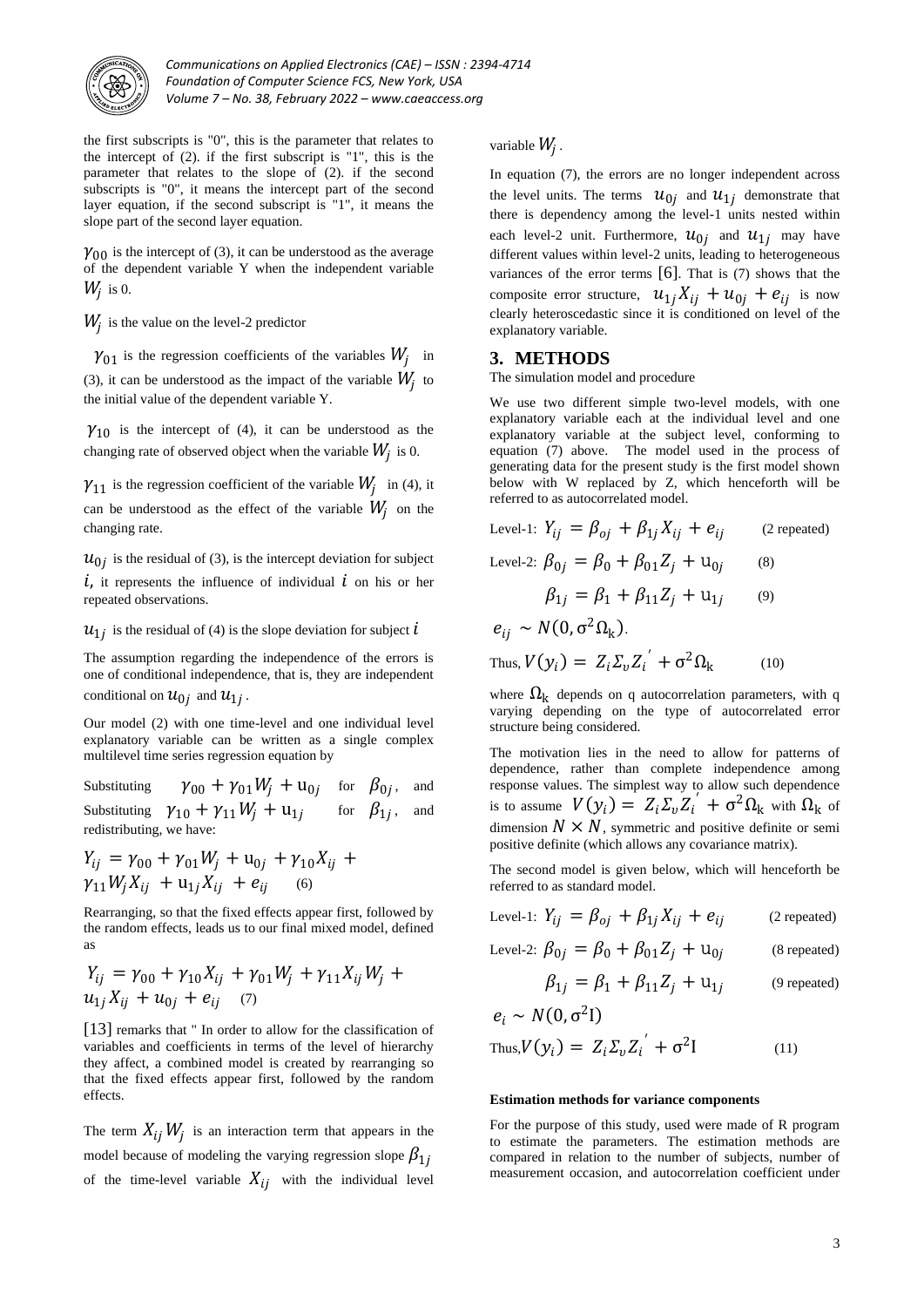

the following conditions:

- I. autocorrelation coefficients of 0.3, 0.7, 0.99
- II. variances of intercept and slopes and their covariances of – 12.63, 2.08 and -1.42 respectively
- III. numbers of subjects  $-30$ , 50, and 100
- IV. numbers of observation within subjects –3, 5, and 10
- V. 1000 replication for each condition

For the regression coefficients, 1.00 was chosen for the intercept, and 0.3 for all the regression slopes (medium effect size; see [13]; [14]. The first level variance  $\sigma^2$  was fixed at 12.22, while the error terms in the simulated data are auto

regressively correlated. The sizes of the conditions are partially based on literature and partially on practical experience.

# **4. RESULTS**

## **4.1 Coverage**

In order to investigate the influence of the number of subjects, the autocorrelation coefficients and the number of measurement occasions on the estimation of error due to mean square on the parameter estimates, the coverage per condition was calculated to describes the uncertainty inherent in our estimate, and describes a range of values within which we can be reasonably sure that the true effect actually lies. The results are as shown below.

**Table 1: Full Maximum Likelihood Parameter Estimates and Wald 95% Confidence Intervals (CIs) Obtained by Fitting Model with Autocorrelated Errors.**

| <b>ML/COMB</b> | <b>ML SLOPES</b><br>(Estimate) | <b>VAR. SLOPES</b> | <b>STD DEV SLOPES</b> | 95% CI<br>(LOWER) | 95% CI<br>(UPPER) |
|----------------|--------------------------------|--------------------|-----------------------|-------------------|-------------------|
| 3, 0.3, 30     | $-0.3267$                      | 2.2146             | 1.4882                | $-3.2434$         | 2.5901            |
| 5, 0.3, 30     | $-0.2107$                      | 2.1143             | 1.4541                | $-3.0606$         | 2.6393            |
| 10, 0.3, 30    | 0.0331                         | 2.0855             | 1.4441                | $-2.7974$         | 2.8636            |
| 3, 0.7, 30     | $-0.4429$                      | 2.1283             | 1.4589                | $-3.3022$         | 2.4165            |
| 5, 0.7, 30     | $-0.3591$                      | 2.0942             | 1.4472                | $-3.1955$         | 2.4773            |
| 10, 0.7, 30    | 0.3363                         | 2.0830             | 1.4433                | $-2.4925$         | 3.1651            |
| 3, 0.9, 30     | $-0.4745$                      | 2.0946             | 1.4473                | $-3.3111$         | 2.3622            |
| 5, 0.9, 30     | $-0.3867$                      | 2.0844             | 1.4437                | $-3.2164$         | 2.4431            |
| 10, 0.9, 30    | 0.4070                         | 2.0810             | 1.4426                | $-2.4205$         | 3.2344            |
| 3, 0.3, 50     | 0.6721                         | 2.1605             | 1.4698                | $-2.20879$        | 3.5530            |
| 5, 0.3, 50     | 0.4776                         | 2.1005             | 1.4493                | $-2.3630$         | 3.3183            |
| 10, 0.3, 50    | 1.2309                         | 2.0833             | 1.4434                | $-1.5981$         | 4.0599            |
| 3, 0.7, 50     | 0.7294                         | 2.1088             | 1.4522                | $-2.1168$         | 3.5757            |
| 5, 0.7, 50     | 0.6169                         | 2.0885             | 1.4451                | $-2.2156$         | 3.4494            |
| 10, 0.7, 50    | 1.6538                         | 2.0818             | 1.4428                | $-1.1742$         | 4.4818            |
| 3, 0.9, 50     | 0.7547                         | 2.0887             | 1.4452                | $-2.0779$         | 3.5873            |
| 5, 0.9, 50     | 0.6361                         | 2.0826             | 1.4431                | $-2.1925$         | 3.4646            |
| 10, 0.9, 50    | 1.7345                         | 2.0806             | 1.4424                | $-1.0927$         | 4.5616            |
| 3, 0.3, 100    | 0.8482                         | 2.1201             | 1.4561                | $-2.0057$         | 3.7021            |
| 5, 0.3, 100    | 1.1363                         | 2.0902             | 1.4458                | $-1.6974$         | 3.9700            |
| 10, 0.3, 100   | 0.5546                         | 2.0817             | 1.4428                | $-2.2733$         | 3.3824            |
| 3, 0.7, 100    | 0.9212                         | 2.0943             | 1.4472                | $-1.9153$         | 3.7577            |
| 5, 0.7, 100    | 1.2759                         | 2.0842             | 1.4437                | $-1.5537$         | 4.1055            |
| 10, 0.7, 100   | 0.6573                         | 2.0809             | 1.4425                | $-2.1701$         | 3.4846            |
| 3, 0.9, 100    | 0.9541                         | 2.0843             | 1.4437                | $-1.8756$         | 3.7838            |
| 5, 0.9, 100    | 1.2959                         | 2.0813             | 1.4427                | $-1.5318$         | 4.1235            |
| 10, 0.9, 100   | 0.6758                         | 2.0803             | 1.4423                | $-2.1512$         | 3.5027            |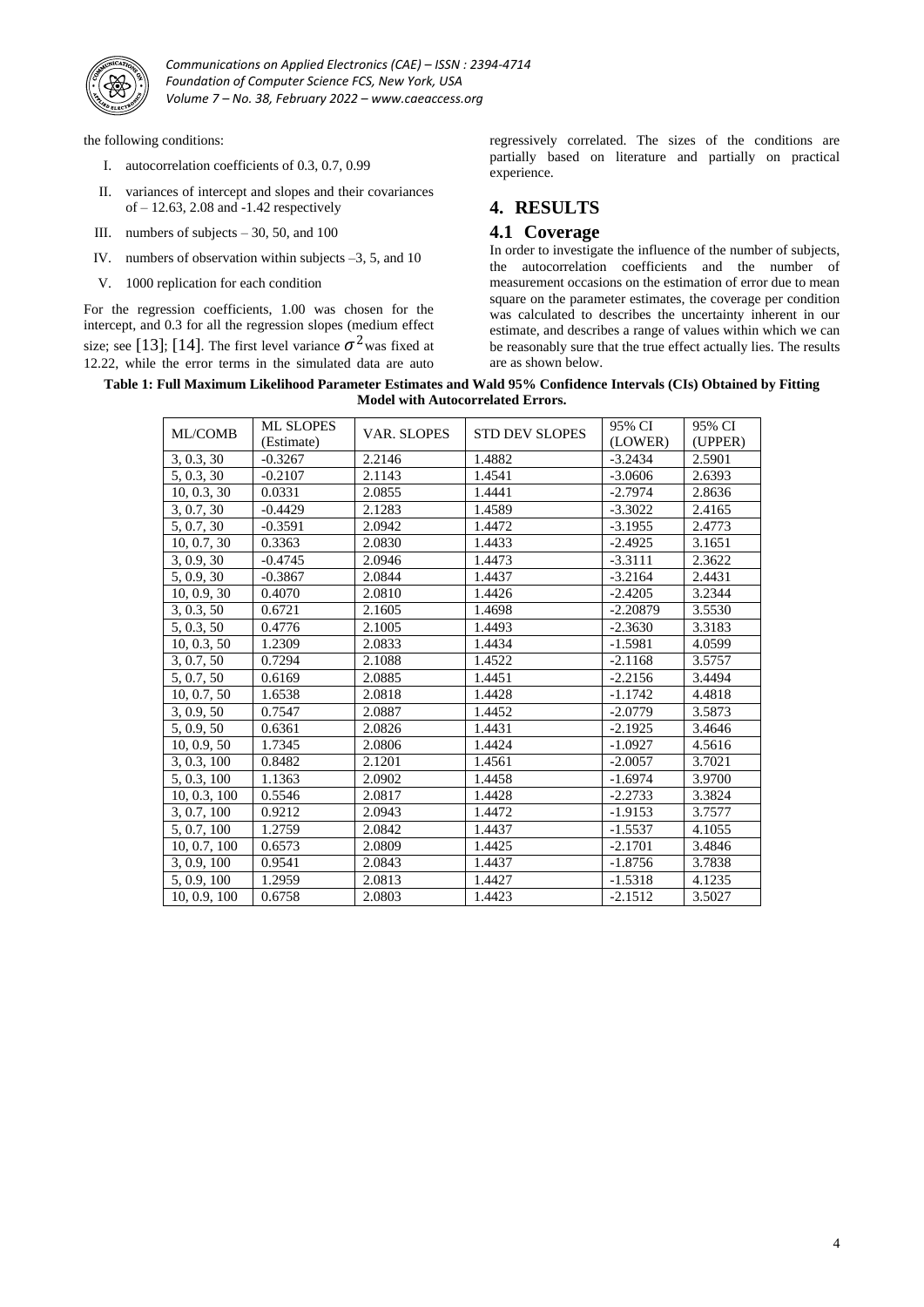



**Table 2: Restricted Maximum Likelihood Parameter Estimates and Wald 95% Confidence Intervals (CIs) Obtained by Fitting Model with Autocorrelated Errors.**

| <b>REML/COMB</b> | <b>REML SLOPES</b> | <b>VAR. SLOPES</b> | <b>STD DEV SLOPES</b> | 95% CI     | 95% CI  |  |
|------------------|--------------------|--------------------|-----------------------|------------|---------|--|
| (Estimate)       |                    |                    |                       | (LOWER)    | (UPPER) |  |
| 3, 0.3, 30       | $-0.3172$          | 2.2353             | 1.4951                | $-3.2475$  | 2.6132  |  |
| 5, 0.3, 30       | $-0.2183$          | 2.1229             | 1.4570                | $-3.0741$  | 2.6374  |  |
| 10, 0.3, 30      | 0.0301             | 2.0887             | 1.4453                | $-2.8025$  | 2.8628  |  |
| 3, 0.7, 30       | $-0.4328$          | 2.1357             | 1.4614                | $-3.2971$  | 2.4316  |  |
| 5, 0.7, 30       | $-0.3653$          | 2.0978             | 1.4484                | $-3.2042$  | 2.4735  |  |
| 10, 0.7, 30      | 0.3314             | 2.0848             | 1.4439                | $-2.4986$  | 3.1614  |  |
| 3, 0.9, 30       | $-0.4642$          | 2.0968             | 1.4480                | $-3.3024$  | 2.3740  |  |
| 5, 0.9, 30       | $-0.3928$          | 2.0855             | 1.4441                | $-3.2233$  | 2.4377  |  |
| 10, 0.9, 30      | 0.4016             | 2.0815             | 1.4428                | $-2.4262$  | 3.2294  |  |
| 3, 0.3, 50       | 0.6838             | 2.1674             | 1.4722                | $-2.2018$  | 3.5693  |  |
| 5, 0.3, 50       | 0.4649             | 2.1033             | 1.4503                | $-2.3776$  | 3.3075  |  |
| 10, 0.3, 50      | 1.2259             | 2.0842             | 1.4437                | $-1.6037$  | 4.0556  |  |
| 3, 0.7, 50       | 0.7407             | 2.1113             | 1.4530                | $-2.1072$  | 3.5886  |  |
| 5, 0.7, 50       | 0.6050             | 2.0896             | 1.4456                | $-2.2283$  | 3.4383  |  |
| 10, 0.7, 50      | 1.6475             | 2.0823             | 1.4430                | $-1.1808$  | 4.4758  |  |
| 3, 0.9, 50       | 0.7658             | 2.0894             | 1.4455                | $-2.0673$  | 3.5990  |  |
| 5, 0.9, 50       | 0.6244             | 2.0830             | 1.4432                | $-2.2044$  | 3.4531  |  |
| 10, 0.9, 50      | 1.7278             | 2.08074            | 1.4425                | $-1.0994$  | 4.5551  |  |
| 3, 0.3, 100      | 0.8575             | 2.1218             | 1.4566                | $-1.9975$  | 3.7125  |  |
| 5, 0.3, 100      | 1.1347             | 2.0909             | 1.4460                | $-1.6994$  | 3.9689  |  |
| 10, 0.3, 100     | 0.5519             | 2.0819             | 1.4429                | $-2.2761$  | 3.3799  |  |
| 3, 0.7, 100      | 0.9304             | 2.0949             | 1.4474                | $-1.9064$  | 3.7673  |  |
| 5, 0.7, 100      | 1.2734             | 2.0845             | 1.4438                | $-1.5564$  | 4.1032  |  |
| 10, 0.7, 100     | 0.6531             | 2.0810             | 1.4426                | $-2.1744$  | 3.4805  |  |
| 3, 0.9, 100      | 0.9633             | 2.0845             | 1.4438                | $-1.8665$  | 3.7931  |  |
| 5, 0.9, 100      | 1.2931             | 2.0814             | 1.4427                | $-1.5345$  | 4.1208  |  |
| 10, 0.9, 100     | 0.67133            | 2.0803             | 1.4423                | $-2.15569$ | 3.4982  |  |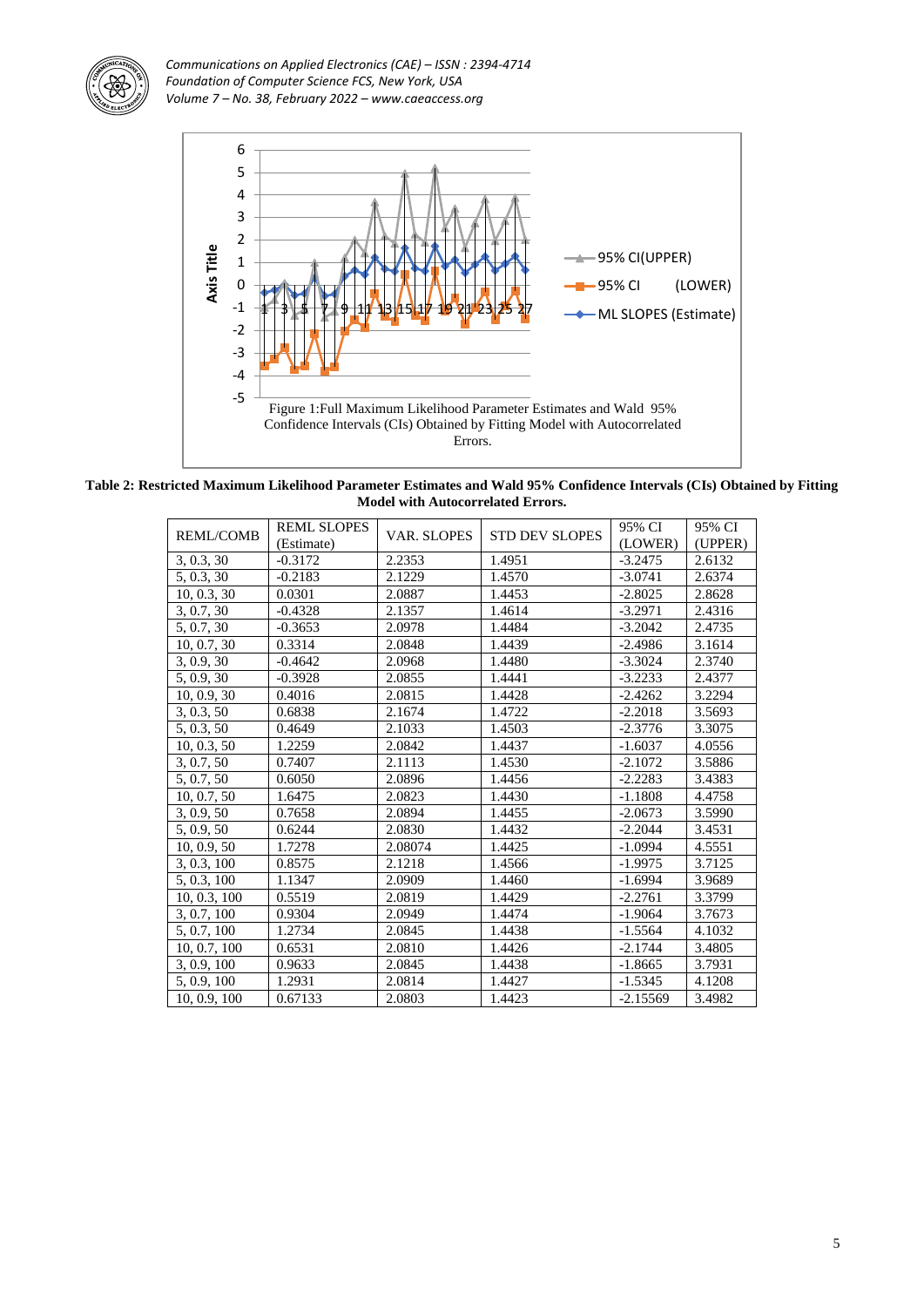



**Table 3: Full Maximum Likelihood Parameter Estimates and Wald 95% Confidence Intervals (CIs) Obtained by Fitting Standard Multilevel Model.**

| <b>MLI/COMB</b> | <b>MLI SLOPES</b> | <b>VAR. SLOPES</b> | <b>STD DEV SLOPES</b> | 95% CI    | 95% CI  |
|-----------------|-------------------|--------------------|-----------------------|-----------|---------|
|                 | (Estimate)        |                    |                       | (LOWER)   | (UPPER) |
| 3, 0.3, 30      | $-0.1629$         | 2.2837             | 1.5112                | $-3.1248$ | 2.7990  |
| 5, 0.3, 30      | $-0.0521$         | 2.1207             | 1.4563                | $-2.9064$ | 2.8022  |
| 10, 0.3, 30     | $-0.1884$         | 2.0849             | 1.4439                | $-3.0185$ | 2.6417  |
| 3, 0.7, 30      | $-0.1106$         | 2.2837             | 1.5112                | $-3.0725$ | 2.8513  |
| 5, 0.7, 30      | $-0.0670$         | 2.1207             | 1.4563                | $-2.9213$ | 2.7873  |
| 10, 0.7, 30     | $-0.1770$         | 2.0849             | 1.4439                | $-3.0071$ | 2.6531  |
| 3, 0.9, 30      | $-0.0844$         | 2.2837             | 1.5112                | $-3.0463$ | 2.8775  |
| 5, 0.9, 30      | $-0.0745$         | 2.1207             | 1.4563                | $-2.9288$ | 2.7798  |
| 10, 0.9, 30     | $-0.1712$         | 2.0849             | 1.4439                | $-2.0013$ | 2.6589  |
| 3, 0.3, 50      | 0.6542            | 2.2022             | 1.4840                | $-2.2544$ | 3.5628  |
| 5, 0.3, 50      | 0.2743            | 2.1044             | 1.4507                | $-2.5690$ | 3.1176  |
| 10, 0.3, 50     | 0.8867            | 2.0830             | 1.4432                | $-1.9421$ | 3.7154  |
| 3, 0.7, 50      | 0.6775            | 2.2022             | 1.4840                | $-2.2311$ | 3.5861  |
| 5, 0.7, 50      | 0.2710            | 2.1044             | 1.45067               | $-2.5723$ | 3.1143  |
| 10, 0.7, 50     | 0.8901            | 2.0830             | 1.4432                | $-1.9387$ | 3.7188  |
| 3, 0.9, 50      | 0.6891            | 2.2022             | 1.4840                | $-2.2195$ | 3.5977  |
| 5, 0.9, 50      | 0.2694            | 2.1044             | 1.4507                | $-2.5739$ | 3.1127  |
| 10, 0.9, 50     | 0.8918            | 2.0830             | 1.4432                | $-1.9370$ | 3.7205  |
| 3, 0.3, 100     | 0.8299            | 2.1411             | 1.4632                | $-2.0380$ | 3.6979  |
| 5, 0.3, 100     | 0.9397            | 2.0922             | 1.4465                | $-1.8953$ | 3.7748  |
| 10, 0.3, 100    | 0.4663            | 2.0815             | 1.4427                | $-2.3615$ | 3.29407 |
| 3, 0.7, 100     | 0.8781            | 2.1411             | 1.4632                | $-1.9899$ | 3.7460  |
| 5, 0.7, 100     | 0.9402            | 2.0922             | 1.4465                | $-1.8948$ | 3.7752  |
| 10, 0.7, 100    | 0.4656            | 2.0815             | 1.4427                | $-2.3622$ | 3.2934  |
| 3, 0.9, 100     | 0.90214           | 2.1411             | 1.4632                | $-1.9658$ | 3.7701  |
| 5, 0.9, 100     | 0.9404            | 2.0922             | 1.4465                | $-1.8946$ | 3.7755  |
| 10, 0.9, 100    | 0.4652            | 2.0815             | 1.4427                | $-2.3625$ | 3.29301 |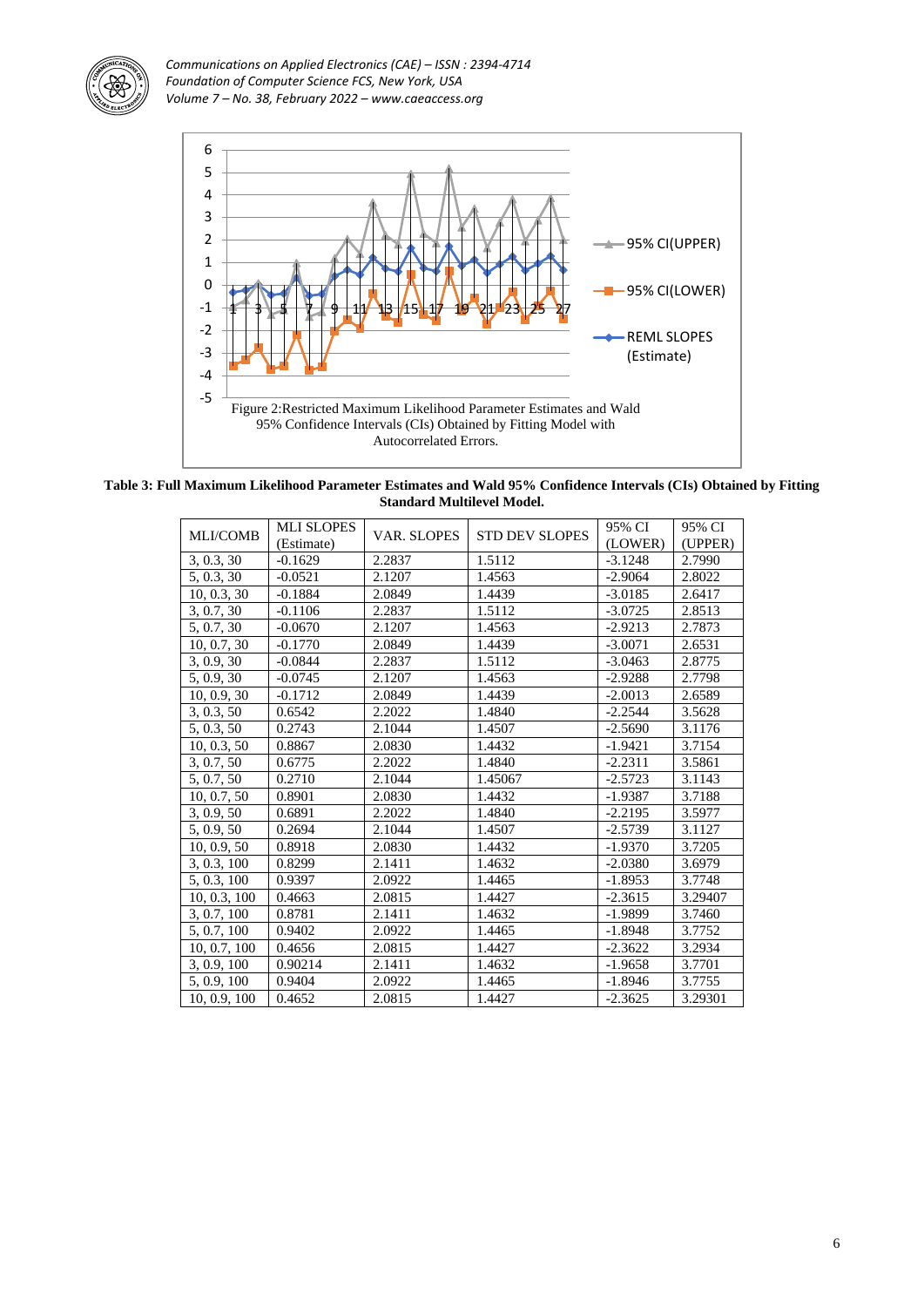



**Table 4: Restricted Maximum Likelihood Parameter Estimates and Wald 95% Confidence Intervals (CIs) Obtained by Fitting Standard Multilevel Model.**

| <b>REMLI/COMB</b> | <b>REMLI SLOPES</b><br>(Estimate) | <b>VAR. SLOPES</b> | <b>STD DEV SLOPES</b> | 95% CI<br>(LOWER) | 95% CI<br>(UPPER) |
|-------------------|-----------------------------------|--------------------|-----------------------|-------------------|-------------------|
| 3, 0.3, 30        | $-0.1257$                         | 2.3150             | 1.5215                | $-3.1079$         | 2.8564            |
| 5, 0.3, 30        | $-0.0414$                         | 2.1309             | 1.4598                | $-2.9026$         | 2.8197            |
| 10, 0.3, 30       | $-0.1930$                         | 2.0878             | 1.4449                | $-3.0251$         | 2.6390            |
| 3, 0.7, 30        | $-0.0734$                         | 2.3150             | 1.5215                | $-3.0555$         | 2.9088            |
| 5, 0.7, 30        | $-0.0563$                         | 2.1309             | 1.4598                | $-2.9175$         | 2.8048            |
| 10, 0.7, 30       | $-0.1816$                         | 2.0878             | 1.4449                | $-3.0136$         | 2.6505            |
| 3, 0.9, 30        | $-0.0472$                         | 2.3150             | 1.5215                | $-3.0294$         | 2.9350            |
| 5, 0.9, 30        | $-0.0638$                         | 2.1309             | 1.4598                | $-2.9249$         | 2.7974            |
| 10, 0.9, 30       | $-0.1759$                         | 2.0878             | 1.4449                | $-3.0079$         | 2.6562            |
| 3, 0.3, 50        | 0.6578                            | 2.2128             | 1.4876                | $-2.2578$         | 3.5734            |
| 5, 0.3, 50        | 0.2707                            | 2.1078             | 1.4518                | $-2.5749$         | 3.1162            |
| 10, 0.3, 50       | 0.8855                            | 2.0838             | 1.4435                | $-1.9439$         | 3.7148            |
| 3, 0.7, 50        | 0.6811                            | 2.2128             | 1.4876                | $-2.2345$         | 3.5967            |
| 5, 0.7, 50        | 0.2674                            | 2.1078             | 1.4518                | $-2.5782$         | 3.1129            |
| 10, 0.7, 50       | 0.8889                            | 2.0838             | 1.4435                | $-1.9405$         | 3.7182            |
| 3, 0.9, 50        | 0.6927                            | 2.2128             | 1.4876                | $-2.2229$         | 3.6083            |
| 5, 0.9, 50        | 0.2657                            | 2.1078             | 1.4518                | $-2.5799$         | 3.1113            |
| 10, 0.9, 50       | 0.8906                            | 2.0838             | 1.4435                | $-1.9388$         | 3.7199            |
| 3, 0.3, 100       | 0.8229                            | 2.1436             | 1.4641                | $-2.0468$         | 3.69257           |
| 5, 0.3, 100       | 0.9326                            | 2.0930             | 1.4467                | $-1.9029$         | 3.76821           |
| 10, 0.3, 100      | 0.4671                            | 2.08167            | 1.4428                | $-2.3608$         | 3.2950            |
| 3, 0.7, 100       | 0.8710                            | 2.1436             | 1.4641                | $-1.9986$         | 3.7407            |
| 5, 0.7, 100       | 0.9331                            | 2.0930             | 1.4467                | $-1.9025$         | 3.7687            |
| 10, 0.7, 100      | 0.4664                            | 2.0817             | 1.4428                | $-2.3615$         | 3.2943            |
| 3, 0.9, 100       | 0.8951                            | 2.1436             | 1.4641                | $-1.9746$         | 3.7648            |
| 5, 0.9, 100       | 0.9334                            | 2.0930             | 1.4467                | $-1.9022$         | 3.7689            |
| 10, 0.9, 100      | 0.4660                            | 2.0817             | 1.4428                | $-2.3619$         | 3.2939            |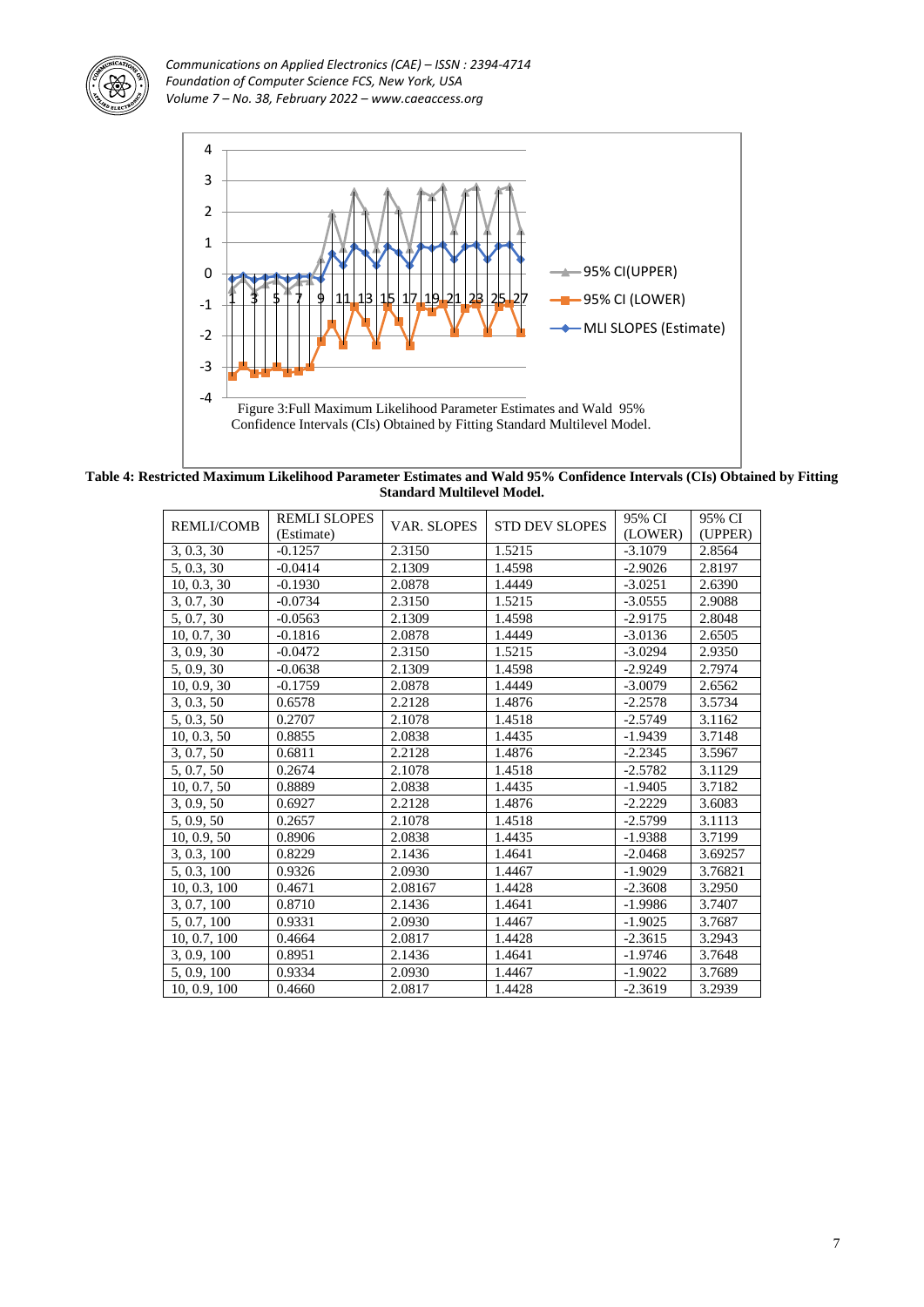



Observations: Our goal here is to just get a sense for the data: What do the trajectories look like? Supposing we fit individual regressions, how do the regression coefficients vary across subjects? Because the slope varies for individuals, the fitted model allows the possibility that some individuals do not change across time, while others can exhibit dramatic change. zero is within all of the prediction intervals on the random effects, that the interval we have constructed includes zero reflects the fact that there is considerable heterogeneity in terms of subjects change across time. By the value of the dispersion of the coefficients, some subjects are above the line of the overall average slope while others are below it, the variation around the average line (as indicated by the value of variances) is large, this implies that individuals' slopes are not similar and cannot be modeled by the fixed-effect estimate.

Wald simplest 95% confidence intervals (CI) on the estimated average slopes were constructed, by taking the point estimate ±1.96 estimated standard errors in order to determine lopsidedness of coverage resulting from errors due to mean square and find the influence of the number of subjects, the autocorrelation coefficient and the number of measurement occasions on the constructed CI for the parameter estimates. More specifically, when using the Wald Confidence Interval, two points on either side of MLE are chosen such that they are equidistant from MLE value (MLE  $\pm$  SE \* (1-alpha)/2 percentile of Normal distribution).

The width of REML confidence interval estimates are wider than the ML confidence interval, but the differences are small. In standard multi-level model, combinations with same numbers of subjects and measurements occasion appear to have the same width as their prediction interval, this adds

quite a bit to our understanding of the variability in our random coefficients. Also observed from the constructed confidence interval, there is lopsidedness of coverage resulting in estimates falling more frequently to one side than the other of the true parameter.

To substantiate our claim, standard normal distribution was used to estimate the expected percentage of regression coefficients that are less than 0.3 under autocorrelated model  $(ML<sub>0</sub>)$ , and found to be within the range of 0.15% to 100%.

Lopsidedness of coverage is a direct consequence of the bias in the multilevel point estimator, on which the Wald interval is centered. Despite this problem, multilevel Wald 95% intervals appear to provide conservatively valid (i.e. at least 95%) average coverage for the parameter estimates (Sander, 2000).

In our constructed 95% confidence interval, subjects (level-2 units) with low numbers of measurement occasion and low autocorrelation coefficients are predicted to have a wider confidence interval than subjects with high numbers of measurement occasion and high autocorrelation coefficient. Similarly, differences between the number of subjects indicate relationship between the width of the confidence interval. Not surprising, intercept and slope coefficients are random variables that vary across subjects, the specific values for the intercept and slope coefficients are subjects characteristics.

## **4.2 Evaluating Mean Square Error**

For the assessment of the parameter estimates, the mean square due to error for each parameter was considered and the results are as shown below;

**Table 5: Comparing the MSE of slopes for measurement occasion, t = 3 for two estimators under standard and correlated models, for different numbers of subject** *N* **and different autocorrelation coefficient as a function of the slope.**

|     | $ML(\Omega)$ |        |        | REML $(\Omega)$ |        |        | ML(I)  |        |        | REML(I) |        |        |
|-----|--------------|--------|--------|-----------------|--------|--------|--------|--------|--------|---------|--------|--------|
|     |              |        |        |                 |        |        |        |        |        |         |        |        |
|     | 0.3          | 0.7    | 0.9    | 0.3             | 0.7    | 0.9    | 0.3    | 0.7    | 0.9    | 0.3     | 0.7    | 0.9    |
| 30  | 0.4082       | 0.5675 | 0.6155 | 0.3983          | 0.5546 | 0.6018 | 0.2330 | 0.1873 | 0.1665 | 0.1975  | 0.1556 | 0.1368 |
| 50  | 0.1484       | 0.1945 | 0.2168 | 0.1593          | 0.2063 | 0.2291 | 0.1335 | 0.1505 | 0.1594 | 0.1372  | 0.1544 | 0.1634 |
| 100 | 0.3067       | 0.3921 | 0.4341 | 0.3143          | 0.4010 | 0.4436 | 0.2851 | 0.3385 | 0.3669 | 0.2786  | 0.3313 | 0.3594 |

Where  $\Omega$  represents autocorrelation matrix and  $I$  is the identity matrix.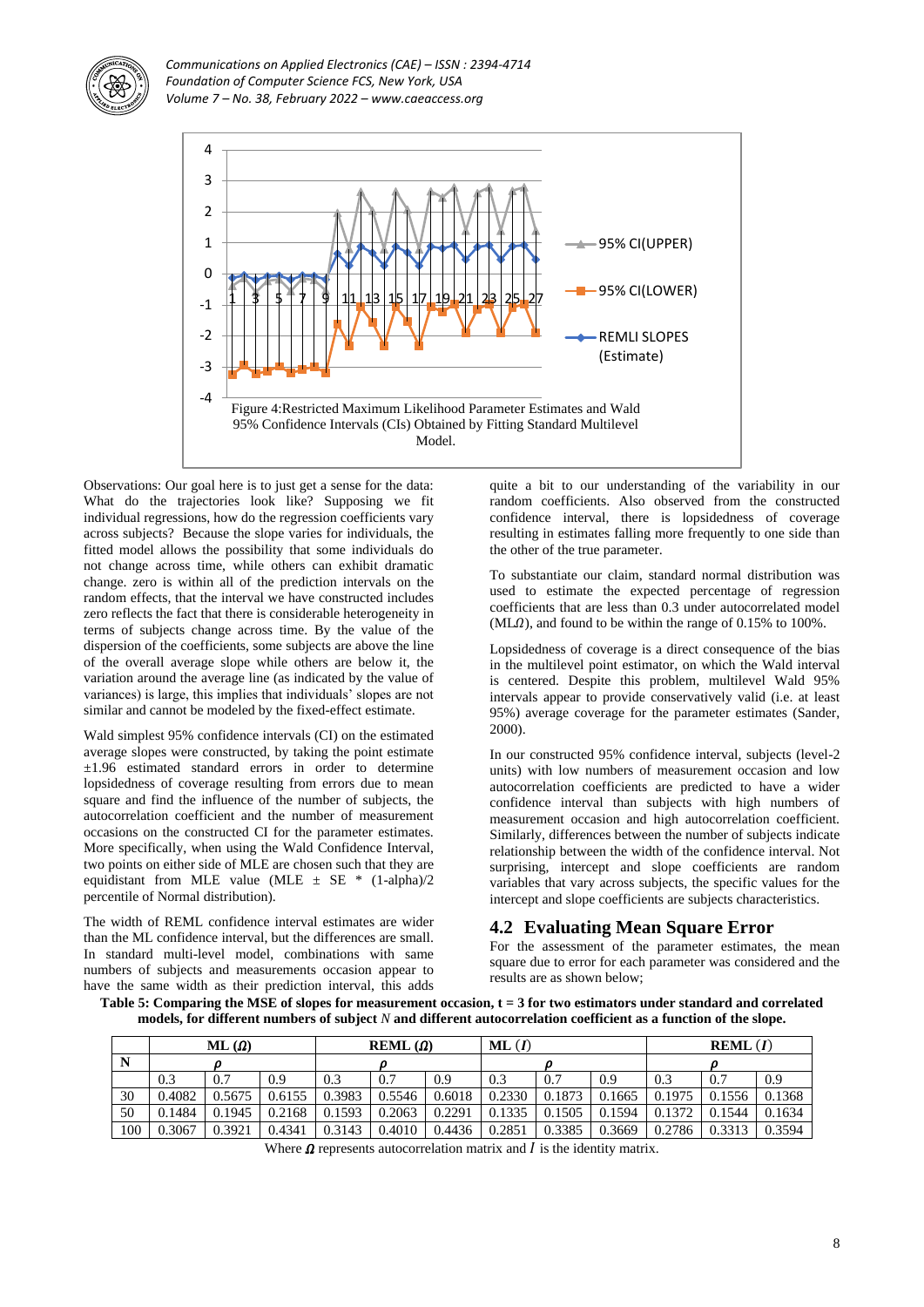

**Table 6: Comparing the MSE of slopes for measurement occasion,** *t* **= 5 for two estimators under standard and correlated models, for different numbers of subject** *N* **and different autocorrelation coefficient as a function of the slope.**

|     | $ML(\Omega)$ |        |        | $REML(\Omega)$ |        |        | ML(I)  |        |        | REML(I) |        |        |
|-----|--------------|--------|--------|----------------|--------|--------|--------|--------|--------|---------|--------|--------|
| N   |              |        |        | O              |        |        | Ω      |        |        | D       |        |        |
|     | 0.3          | 0.7    | 0.9    | 0.3            | 0.7    | 0.9    | 0.3    | 0.7    | 0.9    | 0.3     | 0.7    | 0.9    |
| 30  | 0.2640       | 0.4381 | 0.4753 | 0.2735         | 0.4483 | 0.4857 | 0.1273 | 0.1381 | 0.1436 | 0.1191  | 0.1295 | 0.1349 |
| 50  | 0.0345       | 0.1037 | 0.1163 | 0.0293         | 0.0955 | 0.1077 | 0.0026 | 0.0028 | 0.0029 | 0.0033  | 0.0035 | 0.0036 |
| 100 | 0.7005       | 0.9537 | 0.9930 | 0.6978         | 0.9486 | 0.9875 | 0.4103 | 0.4109 | 0.4112 | 0.4014  | 0.4020 | 0.4023 |

Where  $\Omega$  represents autocorrelation matrix and  $I$  is the identity matrix.

**Table 7: Comparing the MSE of slopes for measurement occasion, t = 10 for two estimators under standard and correlated models, for different numbers of subject N and different autocorrelation coefficient as a function of the slope.**

|     | $ML(\Omega)$ |        |        | REML $(\Omega)$ |        |        | ML(I)  |        |        | REML(I) |        |        |  |
|-----|--------------|--------|--------|-----------------|--------|--------|--------|--------|--------|---------|--------|--------|--|
| N   | ρ<br>ρ       |        |        |                 |        |        |        | ρ      |        |         | ρ      |        |  |
|     | 0.3          | 0.7    | 0.9    | 0.3             | 0.7    | 0.9    | 0.3    | 0.7    | 0.9    | 0.3     | 0.7    | 0.9    |  |
| 30  | 0.0717       | 0.0021 | 0.0123 | 0.0733          | 0.0017 | 0.0112 | 0.2390 | 0.2279 | 0.2225 | 0.2434  | 0.2323 | 0.2268 |  |
| 50  | 0.8668       | 1.8333 | 2.0583 | 0.8576          | .8161  | 2.0391 | 0.3444 | 0.3484 | 0.3504 | 0.3430  | 0.3470 | 0.3490 |  |
| 100 | 0.0649       | 0.1279 | 0.1414 | 0.0636          | 0.1249 | 0.1381 | 0.0278 | 0.0275 | 0.0274 | 0.0280  | 0.0278 | 0.0277 |  |

Where  $\Omega$  represents autocorrelation matrix and  $I$  is the identity matrix. that of  $t = 5$ .

#### **Comment:**

As can be seen in Table 5 to Table 7, The violation of the first-level residual independence assumption has a major effect, as expected, on MSE of the estimates of the fixed effect. From the illustrating Tables 5-7, it was noticed that when the model was correctly specified (C-Model) the MSE for the fixed effect increased substantially (between 0.0021 and 2.0583 for FML and between 0.0017 and 2.0391 for REML for slope). Similarly, by omitting correlation matrix (i.e., misspecified model), the MSE for the fixed effect increased substantially (between 0.0026 and 0.4112 for FML, and between 0.0033 and 0.4023 for REML respectively). For the C-Model, lowest MSE occurs at  $\rho = 0.7$ , while the highest occurs at  $\rho = 0.9$  similarly, for S-Model,  $\rho = 0.3$  for the lowest and 0.9 for the highest.

In general, increasing autocorrelation level led to an increase in the MSE of the fixed effect estimates of the slope under correctly specified model except when N=30 which is not clearly defined. Similarly, increasing autocorrelation level led to an increase in the MSE of the fixed effect estimates of the slope under misspecified model when N=50 but not clearly defined for N=30, and 100.

Moreover, as expected, increasing sample size decreased the MSE. However, this effect varied across conditions. To explain, when the model was correctly specified, increasing the sample sizes at both the first and second level decreased the MSE of the estimates for slope, particularly with increase measurement occasion (i.e., from  $t = 3$  to 5 decreased MSE estimates from (0.4082, 0.5675, 0.6155) to (0.2640, 0.4381, 0.4753) respectively across the values of autocorrelation coefficients under FML, Similarly,(from N=30 to 50) MSE decreased from (0.4082, 0.5675, 0.6155) to (0.1484, 0.1945, 0.2168) under FML,  $t = 3$ , however, this effect varied across conditions under both models. There was an increase or decrease in MSE of the estimates of the fixed effect when either the number of measurement occasion or the number of subjects changed.

The effect of non-autocorrelation assumption violation on the MSE of the estimates of some fixed effect parameters seemed to depend on the autocorrelation level and sample sizes at both levels. In general, the MSE for the estimates of the slope when  $t = 5$  were less than when  $t = 3$ , and that of  $t = 10$  less than

# **5. DISCUSSION AND CONCLUSION**

When the mean square error (MSE) of the estimators was contrasted across fixed effect estimates, the magnitude of MSE in the parameter estimates depends on the degree of correlation between subjects' data especially, under C-model compared to S-model. MSE of parameter estimates quantify the sum of the variance and squared bias associated with each parameter. For biased outcomes, MSE can be interpreted as a measure of overall accuracy, combining both bias and accuracy of precision into a single value. From the results of our analysis, FML exhibits greater MSE when compared with REML MSE estimates, contrary to prior simulation and theoretical work that demonstrated that for some models, REML, though uniformly less bias than FML may exhibit greater MSE than FML as model complexity increases [15]. A necessary consequence of these facts with respect to the results of our study is that for two equally biased estimates, FML with less MSE, is a measure of efficiency upon which we would expect REML to outperform FML. Overall, the findings of the present study were consistent with those of previous studies with regard to the robustness of multilevel model to the violation of statistical assumptions.

Conclusively, the estimation of level-2 fixed effects of subject characteristics is relatively robust with respect to the violation of non-autocorrelation assumption. This is an important finding, because violating non-autocorrelation assumption led to seriously inaccurate parameter estimates (high MSE values) for the second-level predictors and residuals. The precision of the fixed effects will be decreased with increase heterogeneity caused by autocorrelation which might lead to a widening confidence intervals.

## **6. REFERENCES**

- [1] Maria, V. G., Hopkins, M., and Stephen W. (2004). *Dietary Choline Supplementation Improves Behavioral, Histological, and Neurochemical Outcomes in a Rat Model of Traumatic Brain Injury.*
- [2] Zeger, S. L., and Harlow, S. D. (1987). *Mathematical Models from Laws of Growth to Tolls for Biological Analysis: Fifty Years of Growth. Growth, 51*, 1–21.